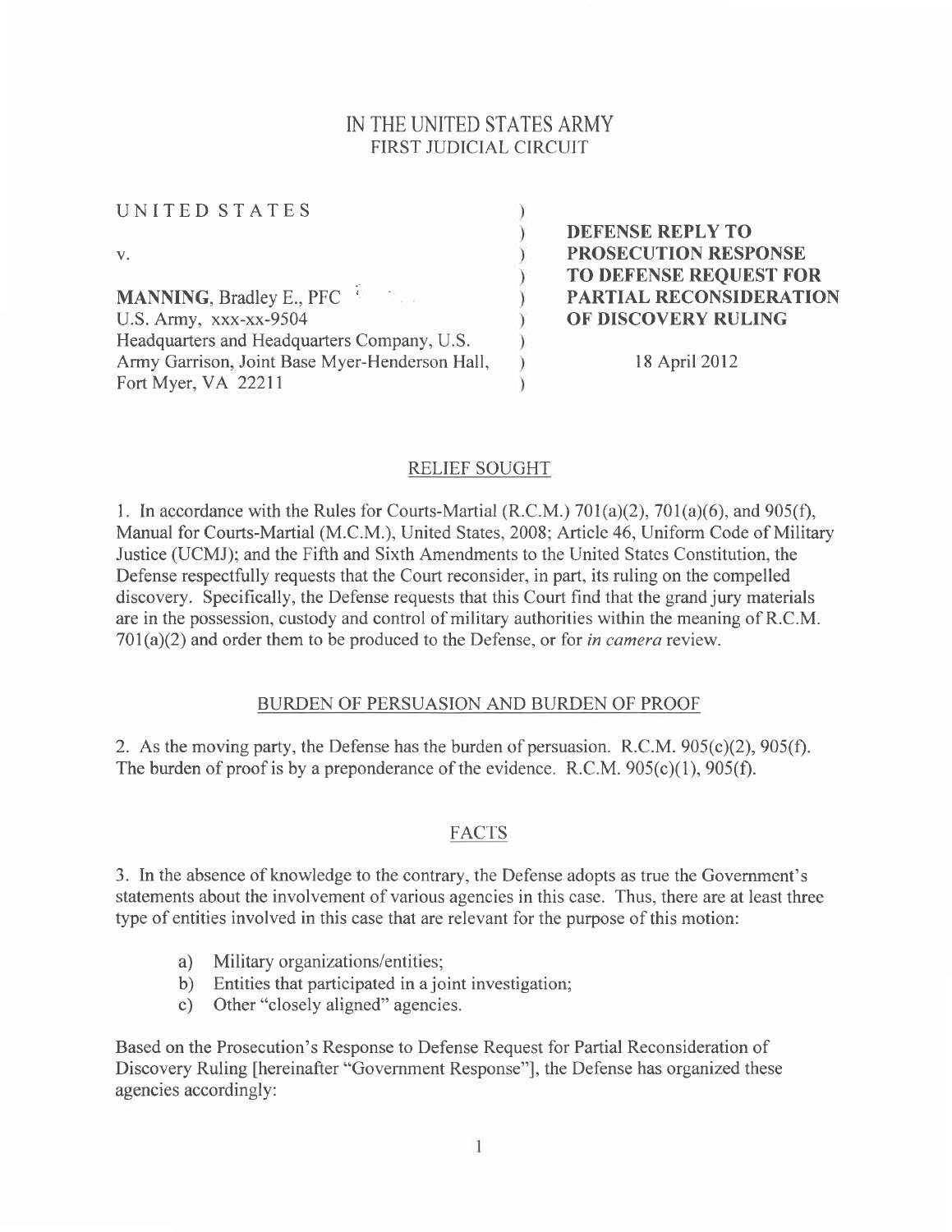## a) Military Organizations/Entities

Army Criminal Investigation Command (CID). The primary law enforcement organization within the Department of the Army focused on investigating the accused.

Defense Intelligence Agency (DIA). An intelligence agency within the DOD which operated the Information Review Task Force (IRTF), a DOD directed organization that "[ed] a comprehensive [DOD] review of classified documents posted to the Wikileaks website [...], and any other associated materials."

### Defense Information Systems Agency (DISA)

## United States Central Command (CENTCOM) and United States Southern Command (SOUTHCOM)

#### b) Joint Investigations

FBI. The primary law enforcement organization within the DOJ, focused on investigating matters related to the accused.

Diplomatic Security Service (DSS). The primary law enforcement organization within the Department of State (DOS), focused on investigating matters related to the DOS.

#### c) Closely Aliened Oreanizations

Department of State. The accused is charged with compromising the DOS's documents and the Government intends to use additional information from the Department during its case-in-chief.

DOJ. The Government collaborated with the federal prosecutors within the DOJ during the accused's investigation.

Government Agency. The accused is charged with compromising this Government Agency's documents and the Government intends to use additional information from the Agency during its case-in-chief.

Office of the Director of National Intelligence (ODNI). The Govemment intends to use information from this Department during its case-in-chief.

ONCIX. The Government disputes that ONCIX is closely aligned. Government Response, p. 5, fn 8. The Court found in its ruling that ONCIX is a closely aligned agency. See Ruling: Defense Motion to Compel Discovery, p. I l, paras. 4, 8.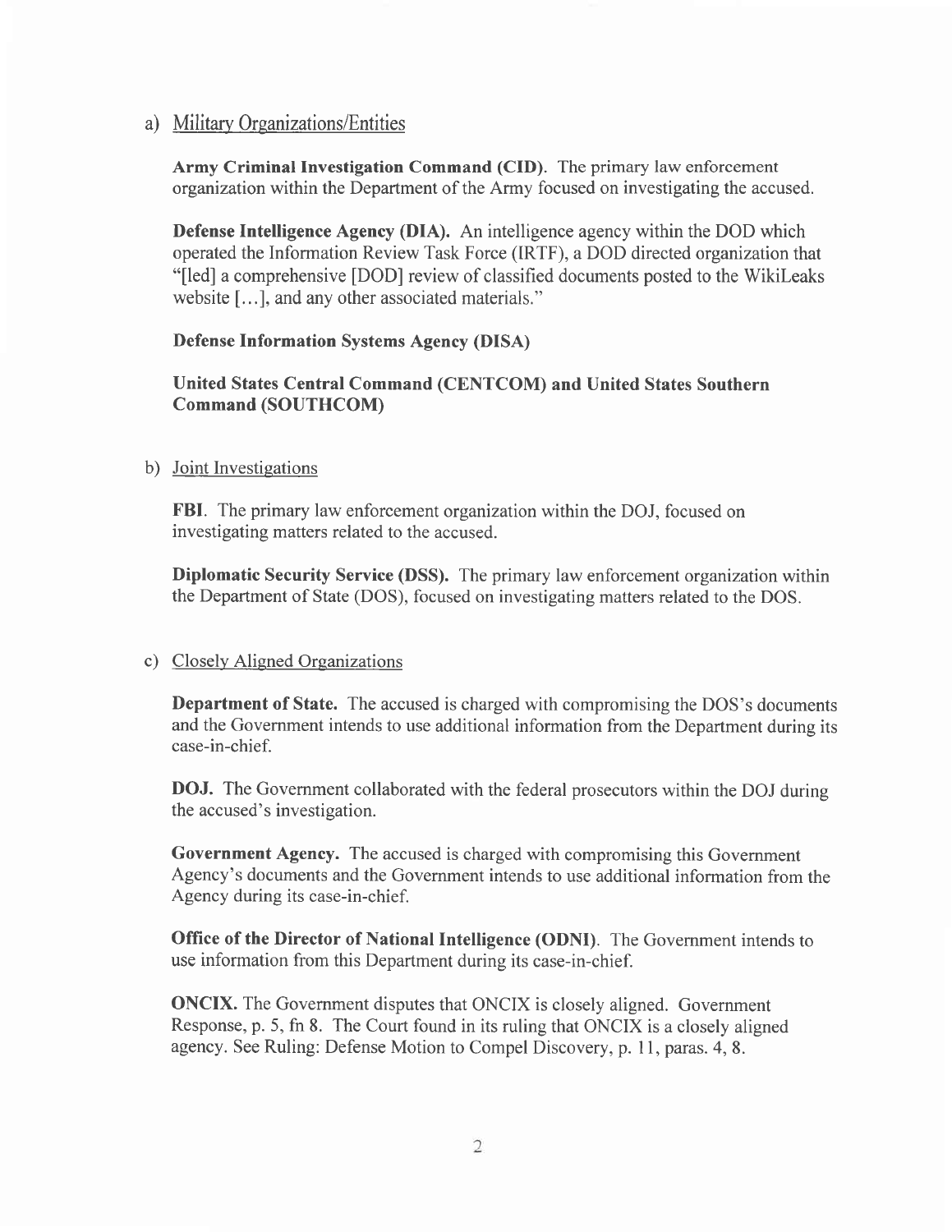4. The Government is resisting producing the grand jury testimony under R.C.M. 701(a)(2) on the following basis:



# Government Response, p. 2.

5. Over a month ago, the Defense predicted this latest tactic by the Government to deny discovery:

The Government has not once in the past year and a half objected to any of the Defense's discovery requests on the basis that the information sought is not in the "possession, custody, or control of military authorities." Rather, the Govemment has simply said that the requests were not specific enough or that it did not believe the material was relevant or necessary under R.C.M. 703. In the event that the Govemment now switches its "game plan" to deny discovery, it should be estopped from arguing that any of the Defense's requested information is not in the "possession, custody, or control of military authorities."

Reply to the Defense Motion to Compel Discovery, p. 8, fn. 8. Not surprisingly, now that the Government's previous attempts to deny discovery to the Defense have failed, the Government is raising for the first time the argument that the requested files are not within the possession, custody or control of military authorities. The Defense would ask that the Court view with skepticism the *bona fides* of the Government's latest attempt to deny discovery to the Defense. In short, the Government has resisted producing this evidence on various bases: that the request was not specific enough, that there was no adequate basis for the request, that much of the material was classified, etc. See Government Response to Defense Motion to Compel Discovery, p. 14. Now that the Government has lost all those battles, it seeks to erect a new obstacle for the Defense: that even though the FBI participated in a joint investigation of the accused and even though the Government has ready access to this material, such material is not in the possession, custody and control of military authorities.

<sup>&#</sup>x27; The Defense would point out that the Government's statement is plainly wrong on its face. Even if the materials were not discoverable under R.C.M. 701(a)(2)—which the Defense submits that they are—the materials would be discoverable under R.C.M. 703, and not only under R.C.M. 701(a)(6)/*Brady*. Since the issue here does not turn on the scope of the Government's Brady search, but rather on whether the grand jury materials are in the possession, custody and control of military authorities for purposes of R.C.M. 701(a)(2), the Defense will not respond specifically to the Government's outline of what it believes its Brady responsibilities to be. The Defense reserves the right, if necessary, to challenge the Government's submissions in this respect at a later time.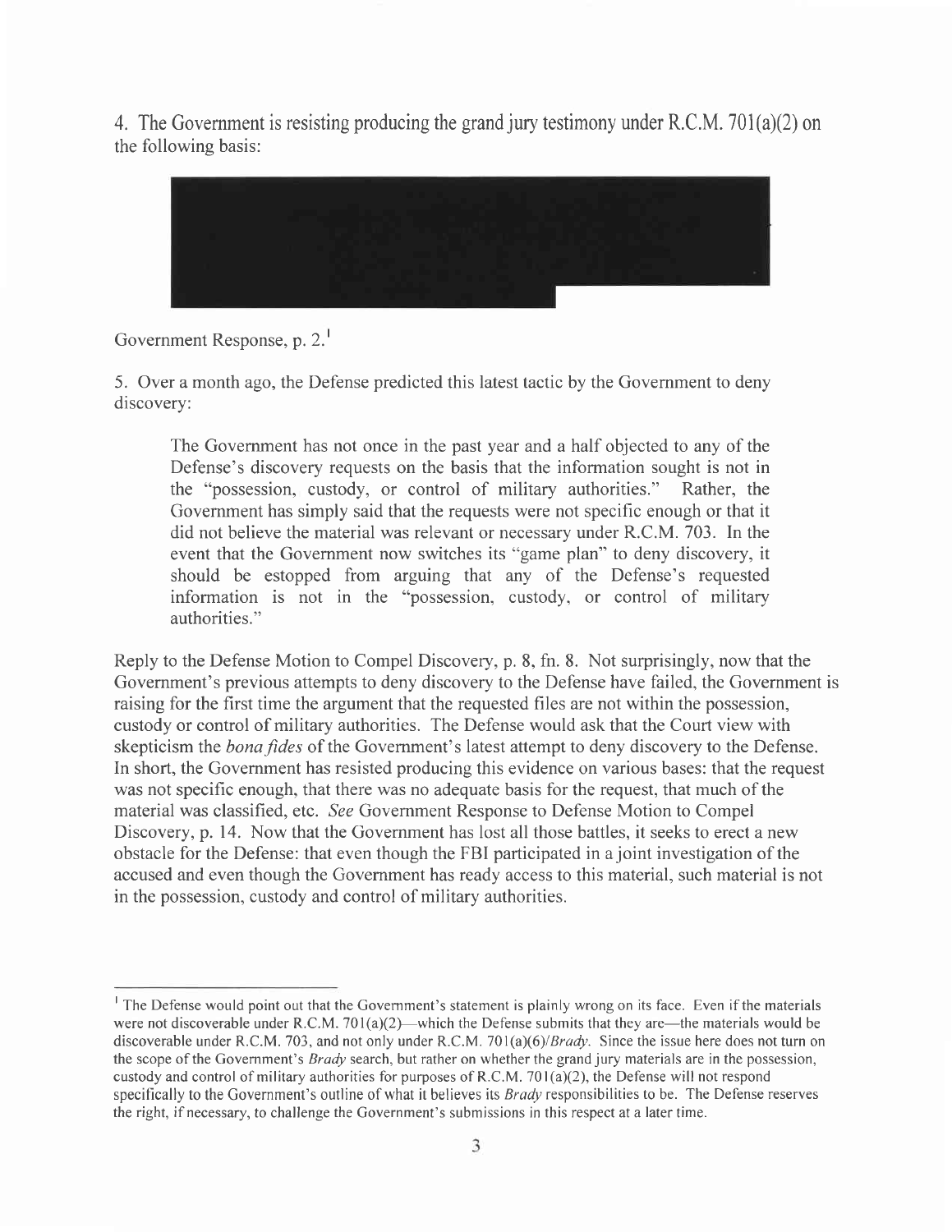## ARGUMENT

6. The Government acknowledges that the FBI in this case participated in a joint investigation of the accused. It also acknowledges that the DOJ is closely aligned, in that Id.

p. 4. In such circumstances—where the requested discovery is in the possession of an entity that conducted a joint investigation or an entity that is closely aligned with the prosecution--- the discovery is deemed to be in the "custody, control, or possession" or military authorities within the meaning of R.C.M.  $701(a)(2)$ .

7. R.C.M. 701(a)(2)(A) provides that, upon request of the Defense, the Government shall permit the Defense to inspect:

Any books, papers, documents, photographs, tangible objects, buildings, or places, or copies of portions thereof, which are within the possession, custody, or control of military authorities, and which are material to the preparation of the defense or are intended for use by the trial counsel as evidence in the prosecution case-in-chief at trial, or were obtained from or belong to the accused.

(emphasis added). The Government believes that because the FBI and the DOJ are organizations not subject to a military command, then the requested materials are not within the possession, custody, or control of military authorities. See Government Response, p. 2

 $\blacksquare$ ). The rule does not speak to whether other organizations such as the FBI and DOJ are under military control. Rather, it speaks to whether the books, papers, documents, etc. are within the "possession, custody or control" of military authorities. Thus, the Government misses the critical question posed by the rule: What materials are considered to be in the "custody, possession or control" of military authorities?<sup>2</sup>

8. Whether a document is in the "possession, custody or control" of military authorities is a legal question, not a factual one. See United States v. Santiago, 46 F.3d 885, 893 (9th Cir. 1995) ("issue involves a legal determination of the meaning of 'in the possession of the government.""). What items are legally considered to be in the "possession, custody or control" of military authorities appears to be a question of first impression in military courts.' However, the issue has arisen in federal courts under Federal Rule of Criminal Procedure 16, the federal court equivalent to R.C.M. 701(a)(2). See Drafter's Analysis, *Manual for Courts–Martial, Rule 701* Discovery ("(a) Disclosure by the trial counsel. This subsection is based in part on Fed. R. Crim.

<sup>&</sup>lt;sup>2</sup> The Government seems to believe that the relevant question is "What are military authorities?" See Government Response, p. 3 ("

No one is disputing what military authorities are; the Defense is arguing thal ceftain material, to include the grand jury transcript, is within the "custody, possession or control" of military authorities within the meaning of R.C.M.  $701(a)(2)$ .

 $3$  The Defense suspects that the reason this issue has not been litigated is not because the issue is novel, but because military prosecutors are encouraged not to play games with discovery, and thereby routinely turn over to the Defense all the evidence which the Defense requests and to which the prosecutors have access.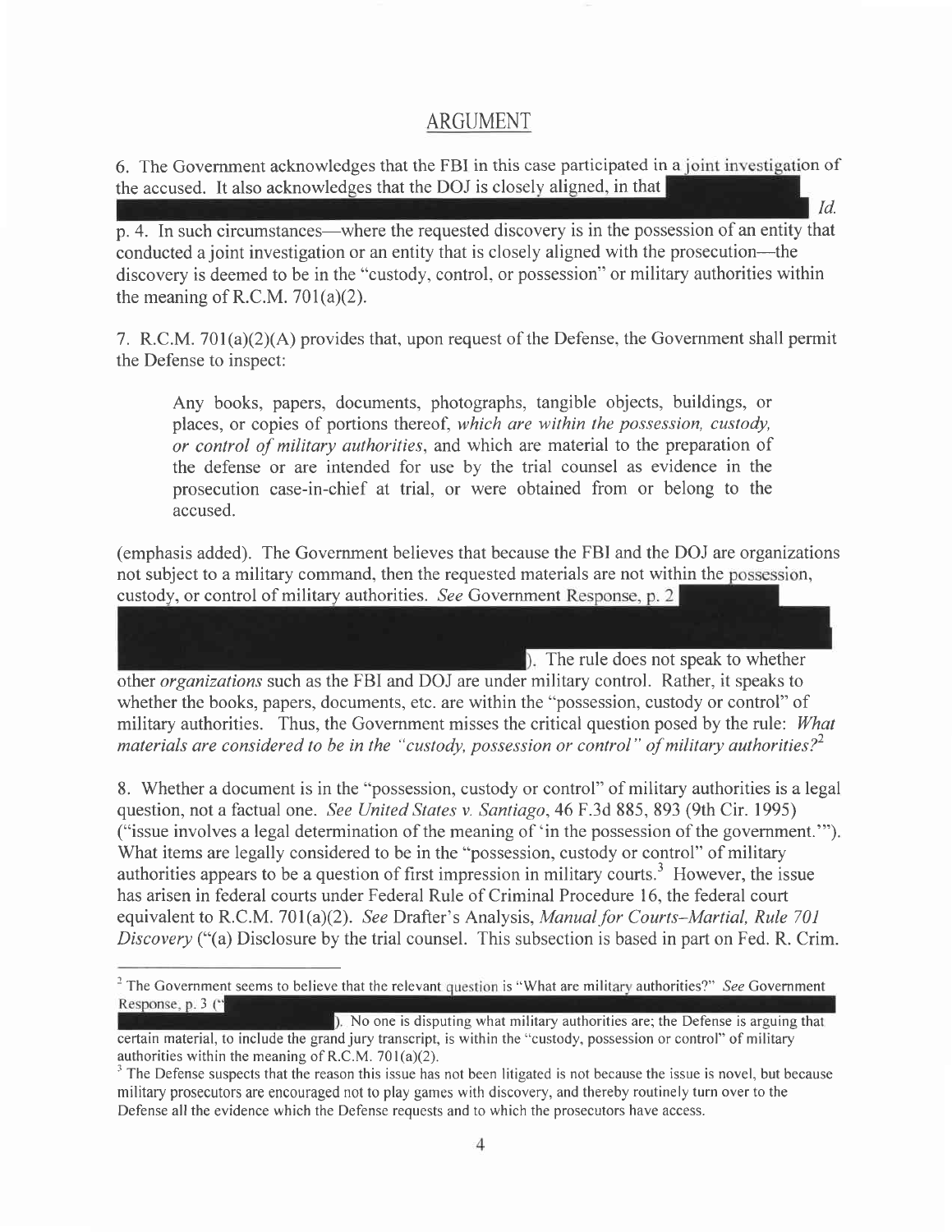P. 16(a), but it provides for additional matters to be provided to the defense. ... [R.C.M. 701(a)(2)] parallels Fed. R. Crim. P. 16(a)(1)(C) and (D)"); United States v. Stone, 40 M.J. 420, 423 n.l. (C.M.A. 1994) (when discussing R.C.M. 701(a)(2), noting that "a similar right to discovery [is] provided in Fed. R. Crim. P.  $16...$ "). Rule  $16(a)(1)(C)$  reads as follows:

Upon request of the defendant the government shall permit the defendant to inspect and copy or photograph books, papers, documents, photographs, tangible objects, buildings or places, or copies or portions thereof, which are within the possession, custody or control of the government, and which are material to the preparation of the defendant's defense or are intended for use by the government as evidence in chief at trial, or were obtained from or belong to the defendant.

Fed. R. Crim. P. 16(a)(1)(C)(emphasis added). Thus, the language of the two rules is identical, except that the federal rules use the term "government" instead of "military authorities." The term "government" under Rule 16 is synonymous with "prosecution" or "trial counsel." See United States v. Brazel, 102 F.3d 1120, 1150 (11<sup>th</sup> Cir. 1997)("Binding precedent has construed the term 'government' in Rule  $16(a)(1)$  to refer to the "defendant's adversary, the prosecution," given the 'repeated references to the attorney for the government in  $16(a)(1)(A)$ , (B) and (D) and  $16(a)(2)$ ,' and language in  $16(a)(1)(C)$  referring to papers and documents 'intended for use by the government as evidence in chief at the trial."'). Thus, under Rule 16, the prosecution has the obligation to turn over specifically requested items in "the government's" (i.e. prosecution's) possession, custody and control. R.C.M. 701(a)(2) is intended to be analogous. See Drafter's Analysis, Manual for Courts-Martial, Rule 701 Discovery ("[R.C.M. 701(a)(2)] parallels Fed. R. Crim. P.  $16(a)(1)(C)$  and  $(D)$ "). The difference is that R.C.M. 701(a)(2) is intended to be broader than its federal counterpart, in that it requires that the Government turn over not only evidence which is within trial counsel's control, but *also* in the control of military authorities generally.<sup>4</sup> However, the key under both of these rules is determining when a given item is considered to be within a prosecutor's "custody, possession or control." Since military courts have not addressed this issue directly, federal court precedent is instructive in determining how the phrase "custody, possession or control" under R.C.M. 70I(a)(2) should be interpreted.

## A. Federal Precedent on the Meaning of "Possession, Custody and Control"

### i) Documents are in the "Possession, Custody or Control" of the Government where the Prosecution has Knowledge of. or Access to. the Documents

9. A number of federal courts have accepted that documents are in the "possession, custody or control" of the government for the purposes of Rule 16 where the prosecution had knowledge of, or access to, the documents in question.

10. In United States v. Libby, 429 F. Supp. 2d 1 (D.D.C. 2006), for instance, the defendant sought documents that were not in the physical possession of the prosecutor. Rather, they were

<sup>&</sup>lt;sup>4</sup> To avoid confusion, it is helpful to read R.C.M. 701(a)(2) as referring to matters within the custody, possession, or control of either trial counsel or military authorities. In this way, it parallels Rule 16, except that it allows for more generous disclosure, in that in includes items within military control as well.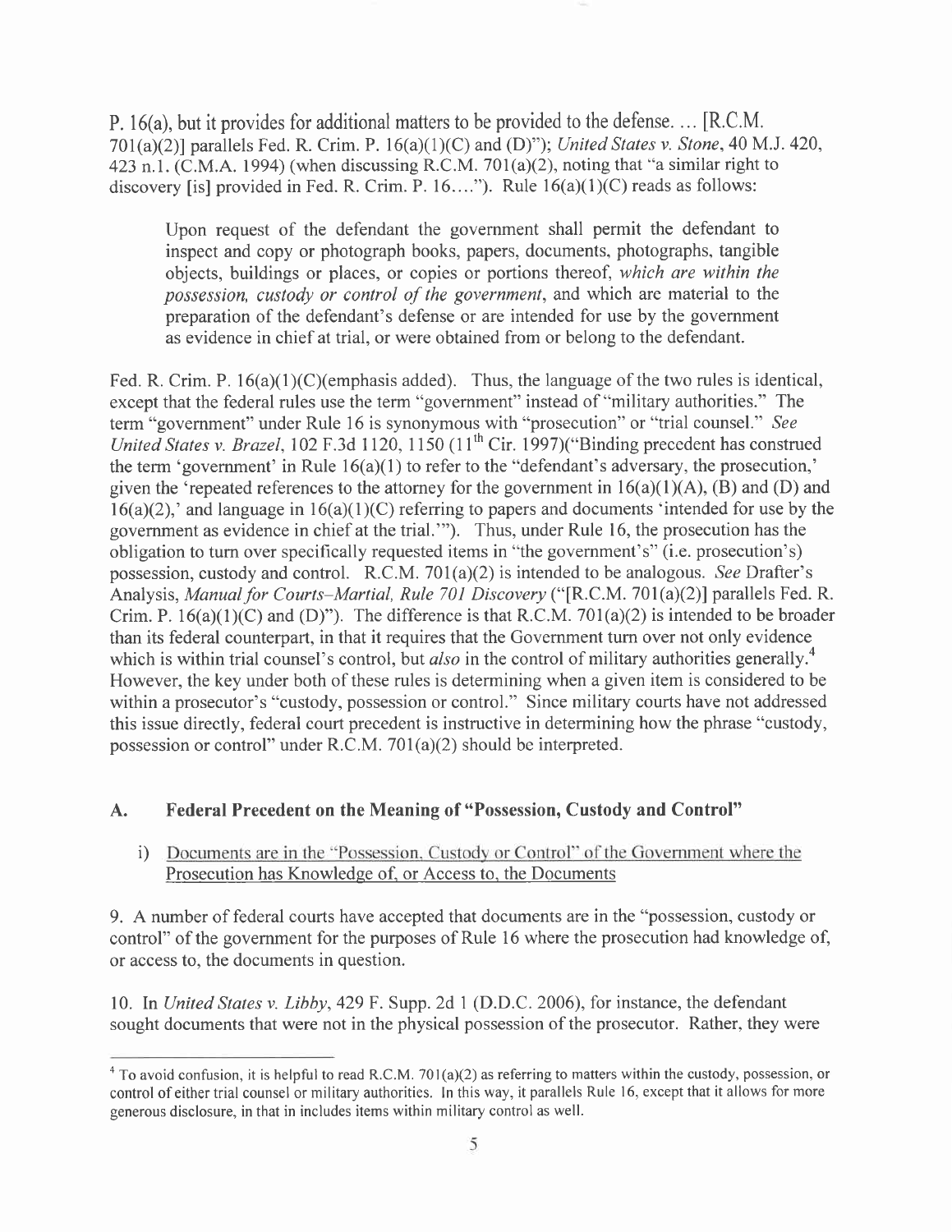in the physical possession of the White House, more specifically the Office of the Vice President ("OVP") andlor the CIA. The prosecution resisted producing these documents on the basis that they were not in the custody, possession or control of the government within the meaning of Rule l6:

The Special Counsel, however, posits that his office is not obligated, under Rule 16, to search for discoverable documents in the OVP or at the CIA. With regard to the CIA, the Special Counsel contends that the agency did not participate in the grand jury investigation that led to the indictment in this case, but rather has the "status" of nothing more than a "witness" in the investigation. As such, the Special Counsel avers that the CIA is not aligned with the prosecution. Similarly, the Special Counsel argues that the President's directive for White House employees to cooperate with the investigation does not align the OVP with the prosecution because the OVP did not join in the investigation, but merely provided responsive documents to the Office of Special Counsel upon request. The Special Counsel also notes that the President's directive did not provide the Offrce of Special Counsel with complete access to documents contained in the OVP. Accordingly, the Special Counsel alleges that the documents responsive to the defendant's requests are not "within the possession, custody, or control of the government" as envisioned by Rule 16.

Id. at 9 (internal citations omitted). The court disagreed, holding that the items were discoverable under Rule 16 because the Special Counsel had knowledge of, and access to, the relevant documents requested by the Defense. The court stated:

The Office of Special Counsel has therefore sought and received a variety of documents from both the OVP and the CIA. It was well aware at the outset of this investigation that both of these entities had documents pertinent to the investigation. Moreover, there can be little doubt that upon the Office of Special Counsel's requests, there has been a rather free flow of documents to that Office from both the OVP and the CIA, which have then been used to investigate the alleged unauthorized disclosure of classified information and which were used as the basis for obtaining the indictment in this case. These entities have therefore contributed significantly to the investigation, and without their contribution it is unlikely that the indictment in this case would ever have been secured. Thus, this Court concludes that it has been established that the Office of Special Counsel has knowledge of and access to the documents responsive to the defendant's requests for Rule 16 purposes. Moreover, based upon the nature of the relationship between the Office of Special Counsel and the OVP and the CIA, this Court must conclude that these entities are closely aligned with the prosecution. To hold otherwise, would permit the Office of Special Counsel access to a plethora of documents from the OVP and CIA, which are likely essential to the prosecution of this case, but leave other documents with these entities that are purportedly beyond the Special Counsel's reach, but which are nonetheless material to the preparation of the defense. Such a result would clearly conflict with the purpose and spirit of the rules governing discovery in criminal cases. Accordingly,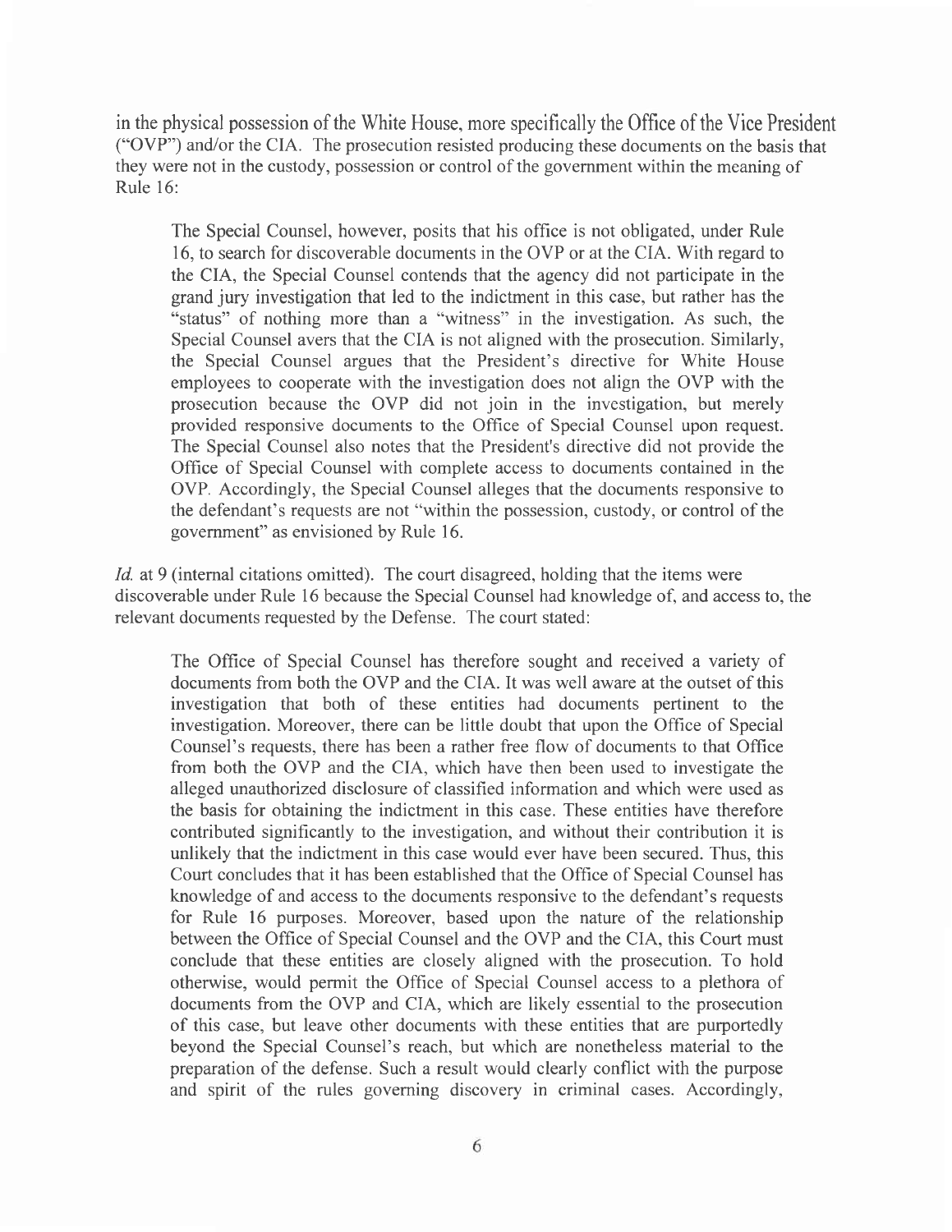because the Office of Special Counsel has benefitted fiom the cooperation of the White House [and the CIA], ... he cannot now, in fairness, be permitted to disclaim all responsibility for obtaining Presidential [and CIA] documents that are material to the preparation of the defense.

Id. at 11. Thus, because the government in Libby had knowledge of, and access to, the documents in question, it could not then resist producing them to the defendant by claiming that they were not in the possession, custody or control of the govemment.

<sup>1</sup>1. Similarly, in United States v. Santiago, the Ninth Circuit found "no [] requirement" that the agency in technical possession of the documents had to have participated in the investigation of the offense in order for the documents to be considered in the possession, custody or control of the government. United States v. Santiago, 46 F.3d 885, 893-94 (9<sup>th</sup> Cir. 1995). Rather, the Santiago court held that because the prosecution had "knowledge of and access to the inmate files held by the Bureau of Prisons" the information was discoverable under Rule 16. *Id.* at 894. The court continued:

Unlike cases in which the government lacked any inkling that the documents at issue existed, the prosecution certainly knew that prison files for the inmate witnesses existed. Moreover, because the government was able to obtain Santiago's prison file from the Bureau of Prisons, it cannot deny that it also had access to the files of other inmates. As a general matter, the fact that the Bureau of Prisons and the United States Attorney's Offices are both branches of the Department of Justice would facilitate access by federal prosecutors to prison files.

Id. (internal citations omitted).

12. Likewise, in United States v. Giffen, 379 F.Supp.2d 337 (S.D.N.Y. 2004), the defendant sought documents (including classified documents) which were in the possession of aligned agencies, including the CIA and the Department of State. The prosecution resisted producing those documents to the defendant under Rule l6 on the basis that they were not within the prosecutor's direct control. *Id.* at 342. The court found the prosecution's position unpersuasive, stating that "documents that the government has reviewed or has access to must be provided to aid a defendant in preparing his defense."  $Id$ . at 343. Accordingly, because "[t]he Government acknowledges that it has reviewed documents related to [the defendant] at the CIA and the Department of State during the course of its investigation  $\iint$  [the defendant] is entitled to review those classified document to assess the viability of a public authority defense." Id. See also United States v. Poindexter, T2T F.Supp. 1470, 1478 (D.D.C. 1989)("In this case, the Independent Counsel has had access in the course of its investigation to extensive quantities of White House documents, including some documents held by the former President and Vice President. He has benefitted from the cooperation of the White House in this area, and he cannot now, in faimess, be permitted to disclaim all responsibility for obtaining Presidential documents that are material to the preparation of the defense").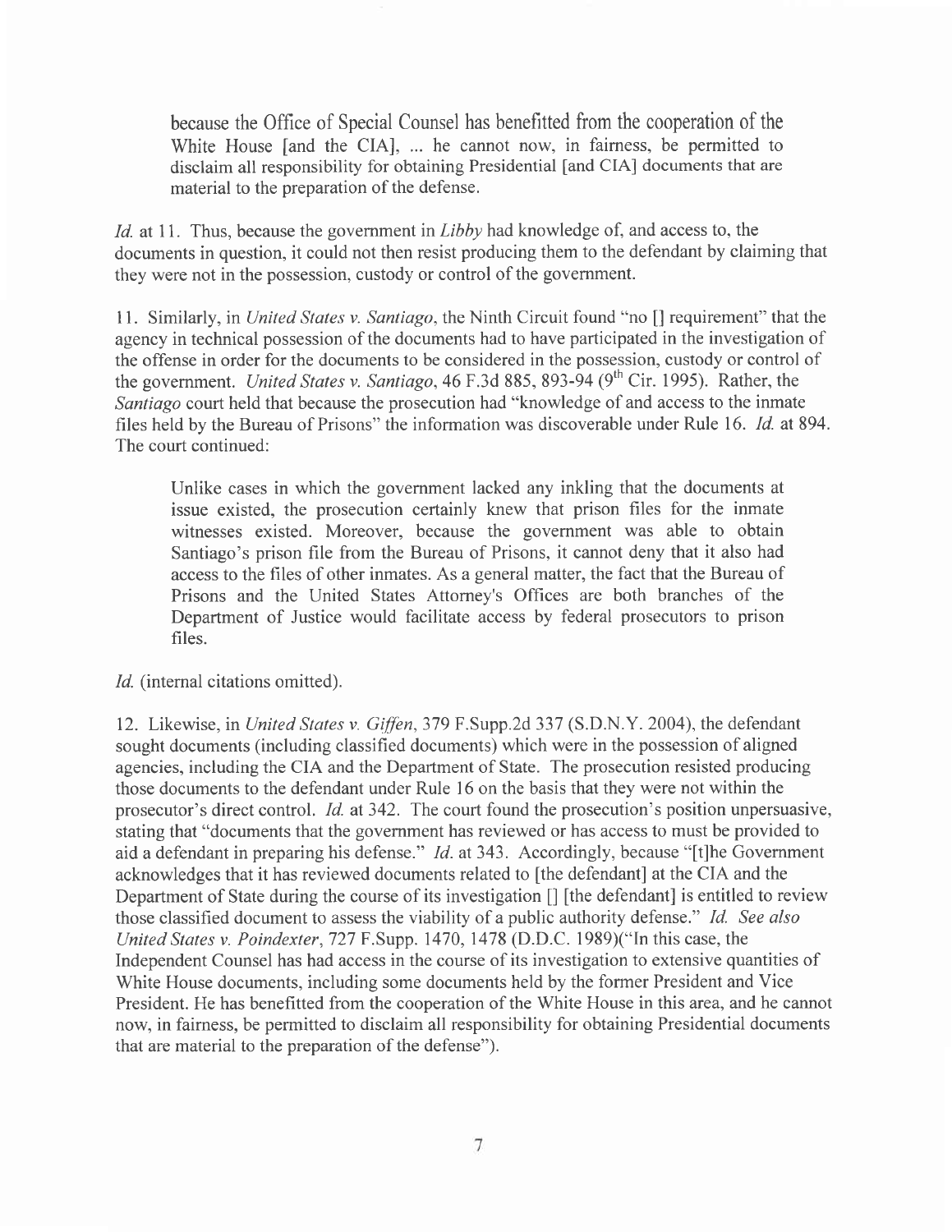13. The policy rationale behind the requirement that Rule l6 be interpreted to cover information that the government has access to or knowledge of is articulated in United States v. Trevino, 556 F.2d 1265 (5th Cir. 1977):

Certainly the prosecutor would not be allowed to avoid disclosure of evidence by the simple expedient of leaving relevant evidence to repose in the hands of another agency while utilizing his access to it in preparing his case for trial; such evidence is plainly within his Rule l6 "control."

Id. at 1272. See also United States v. Roberton, 634 F.Supp. 1020, 1025 (E.D. Cal. 1986) ("limiting 'government' to the prosecution alone unfairly allows the government access to documents without making them available to the defense."). In other words, if the rule were read to cover only documents in the technical possession, custody or control of the government, it would create a perverse incentive for prosecutors to "stash away" relevant evidence with aligned or cooperating agencies. See United States v. Poindexter, 727 F.Supp. 1470, 1477 (D.D.C. 1989)("Courts have in the main been more concerned with faimess to the defendant, on the one hand, and the government's ease of access to the documents sought, on the other, than with the issue whether the documents are actually within the physical possession of the prosecutor."). Clearly, where the government has knowledge of, or access to, an item specifically requested by the Defense, it cannot evade its discovery obligations by claiming that the evidence is not in its possession, custody or control.

ii) Documents are in the "Possession, Custody or Control" of the Government where the Documents are held by an Agency that Participated in a Joint Investigation or by an Agency that is Closely Aligned with the Prosecution

14. It is well-established under federal law that documents held by an agency that is jointly investigating the defendant are in the "possession, custody or control" of the government for the purposes of Rule 16. See e.g. United States v. Upton, 856 F.Supp. 727, 749-50 (E.D.N.Y.1994) ("The key to the analysis ... is the level of involvement between the United States Attorney's Office and the other agencies. ... The inquiry is not whether the United States Attorney's Office physically possesses the discovery material; the inquiry is the extent to which there was a 'joint' investigation' with another agency."); United States v. McDavid, 2007 WL 926664, \*3 (E.D. Cal.) (court held that "materials are subject to [Rule l6] if the prosecutor has knowledge of or access to them or if they are maintained by an agency involved in the investigation."); United States v. Johnson, 2011 WL 4729966, \*2 (N.D. Ohio) ("The disclosure requirements [under Rule  $16(a)(1)(E)$ ], however, apply not only to the information in the prosecutor's own files, but also to information held by 'the law enforcement agency investigating the offense.""); United States v. Holihan, 236 F.Supp.2d 255, 260 (W.D.N.Y. 2002) ("the prosecutor alone is responsible for ensuring that Defendant is provided with information discoverable under Rule 16, including information that is in the possession of other government agencies participating in the investigation."); United States v. Microtek International, T4 F.Supp.2d 1019, 1020 (D. Ore. 1999) (responses to public inquiries are within the control of the government because the Department of Commerce was involved in the investigation of this case); United States v. Zuno-Arce, 44 F.3d 1420, 1427 (9th Cir.1995) (prosecutor is "deemed to have knowledge of and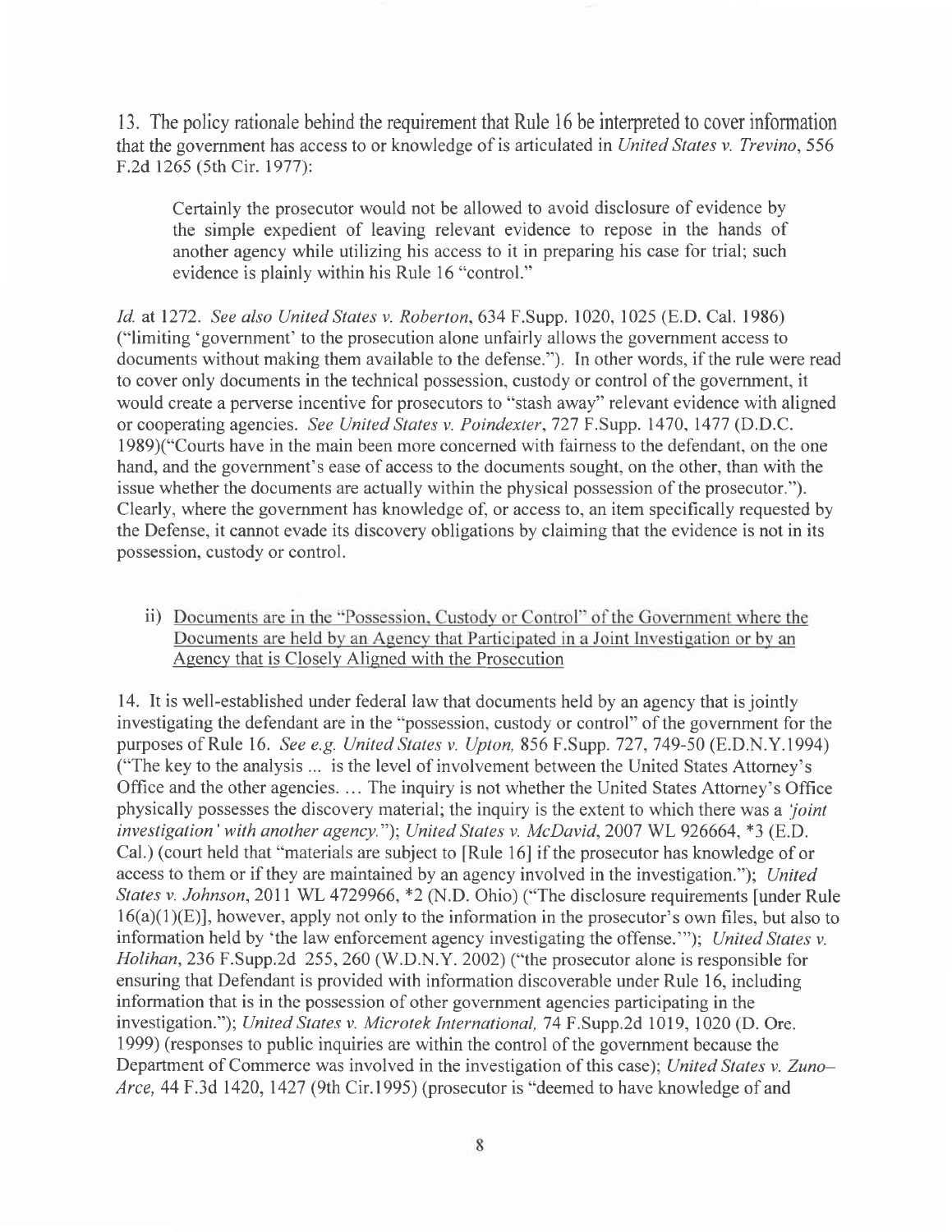access to anything in the custody or control of any federal agency participating in the same investigation of the defendant.").

15. It is also well-established that documents that are in the possession of a closely aligned or cooperating agency are deemed to be in the "possession, custody or control" of the government for the purposes of Rule 16. In other words, by virtue of the close relationship between the prosecution and the aligned/cooperating agency, the govemment has constructive possession, custody or control of the documents. See, e.g., United States v. Bryant, 439 F.2d 642, 650 (D.C. Cir. 1971) (tape recording of undercover drug deal with defendant, taken by agents of the Bureau of Narcotics and Dangerous Drugs, was discoverable under Rule 16(a)(l) because "government" may include both the prosecution and an aligned agency); United States v. NYNEX Corp., 781 F.Supp. 19,25 (D.D.C.1991)(holding that prosecution must produce materials possessed by other federal agencies allied with the prosecution). Thus, where organizations or agencies have engaged in a joint investigation with the prosecution or are closely aligned with the prosecution, the requested items are considered to be in the possession, custody and control of the government within the meaning of Rule 16.

## B. Application of Federal Precedent to Interpret "Possession, Custody or Control" in the Instant Case

16. It is clear that under federal law, a prosecutor cannot evade his discovery obligations under the federal equivalent to R.C.M. 701(a)(2) simply by saying that the requested information is not in the possession, custody or control of the government. Instead, the prosecutor is required to either turn over material which: i) he has access to or knowledge of; or ii) is held by agencies that participated in a joint investigation of the accused or by agencies that are closely aligned with the prosecution.

## 17. In this case, the Government has stated that the

Government Response, p. l. Accordingly, any specifically-requested evidence from the FBI's law enforcement files, including the grand jury transcript, must be turned over under R.C.M. 701(a)(2) as being in the "possession, custody or control" of military authorities.<sup>5</sup> In fact, the Government has already provided information from the FBI investigation to the Defense in discovery. Thus, the FBI files are clearly in the Govemment's possession, custody and control. Why is the Government arbitrarily drawing the line at the grand jury testimony? Why is the grand jury testimony not in the Government's possession, custody and control, when the other FBI files are?

18. R.C.M.701(a)(2) must be interpreted to include information that is technically in the hands of a joint investigative agency or any other closely aligned agency. Otherwise, the trial counsel "would [] be allowed to avoid disclosure of evidence by ... leaving relevant evidence to repose in the hands of another agency while utilizing his access to it in preparing his case for trial; such

 $\frac{5}{10}$  The Defense is not clear on exactly which entity, FBI or DOJ, the Government claims is in possession of the grand jury transcript. If the grand jury transcript is within the DOJ, the Court should nonetheless order its production as the DOJ is a closely aligned agency. See Government Response, p.  $4$ b.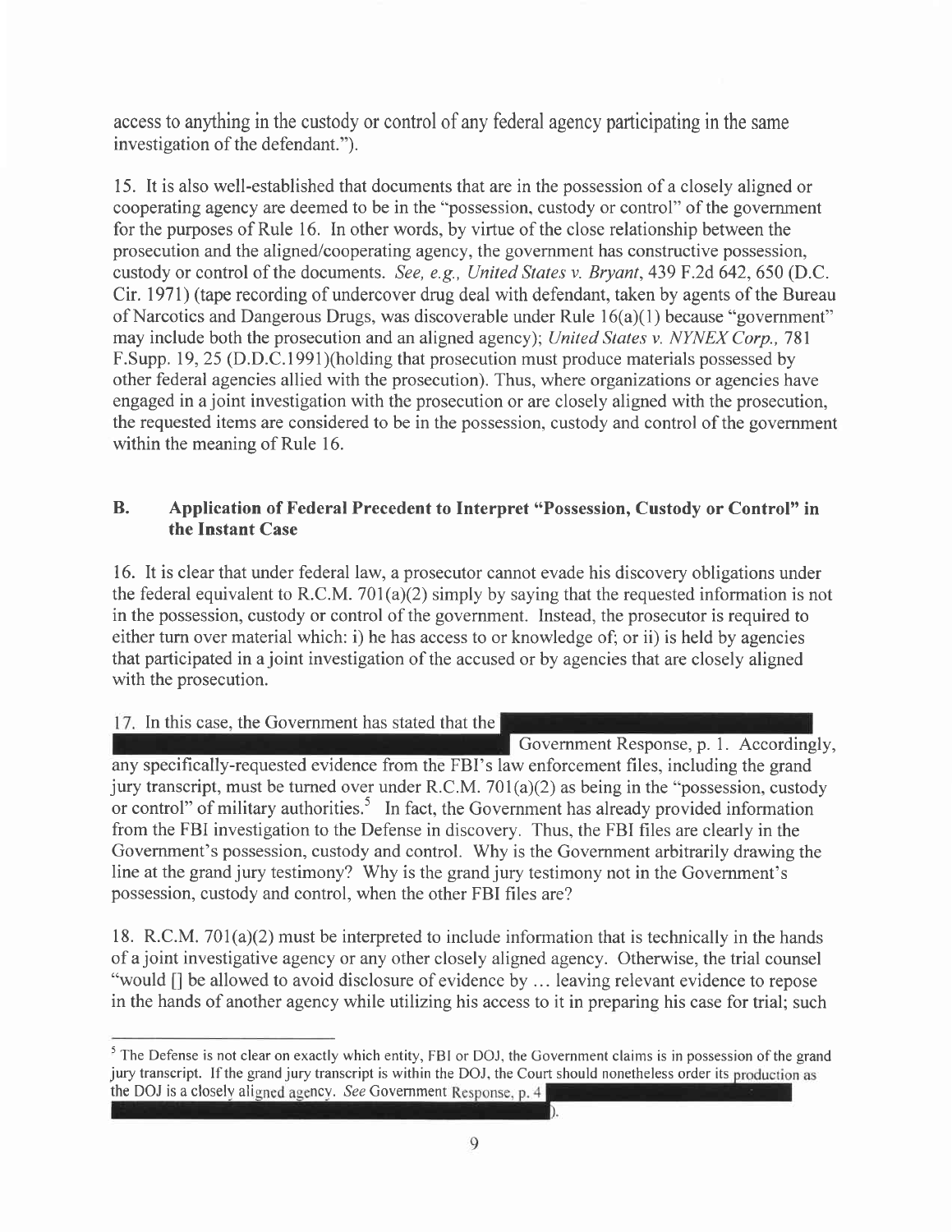evidence is plainly within his Rule 16 'control." United States v. Trevino, 556 F.2d 1265, 1272 (5th Cir. 1977). Such is clearly the case with much of the discovery sought by the defense to date, including the grand jury transcript.

19. If R.C.M. 701(a)(2) were not interpreted in line with federal case law, all an Army prosecutor would need to do to evade his R.C.M. 701(a)(2) discovery obligations would be to involve aligned or cooperating agencies in the case and then ensure that these agencies kept the evidence that the prosecutors did not want disclosed in its entirety.<sup>6</sup> United States v. Poindexter, 727 F.Supp. 1470,1478 (D.D.C. 1989)("several courts have noted that a prosecutor who has had access to documents in other agencies in the course of his investigation cannot avoid his discovery obligations by selectively leaving the materials with the agency once he has reviewed them."). This does not comport with the spirit of R.C.M. 701(a)(2), nor the letter of Rule 701(a)(2), properly construed. See also Article 46, UCMJ ("The trial counsel, the defense counsel, and the court-martial shall have equal opportunity to obtain witnesses and other evidence in accordance with such regulations as the President may prescribe.").

20. Although there is no military case directly on point, the Court of Military Appeals has recognized that evidence outside the physical possession of the military might nonetheless be within the "possession, custody or control of military authorities." In United States v. Charles, 40 M.J. 414 (C.M.A. 1994), the issue tumed on whether certain personnel files related to two civilian state police officers should have been disclosed pursuant to either R.C.M. 701(a)(2) or Brady. The military judge in that case had denied the defense access to the civilian personnel files after an in camera review; the personnel files were then marked as an appellate exhibit, but subsequently lost. On appeal, the Court of Military review analyzed whether the non-disclosure of the (now lost) records under R.C.M. 701(a)(2) denied the accused his right to appellate review. It concluded that it did not and affirmed the conviction. The Court of Military Appeals framed the issue as whether "appellant had the right to appeal a judge's decision denying the requested records under R.C.M.  $701(a)(2)(A)$  because they were not 'material to the preparation of the defense'." Id. at.4l7. The key, for these purposes, is that both the Court of Military Review and the Court of Military Appeals considered the discoverability of civilian police officer personnel files under R.C.M. 701(a)(2)(A). Clearly, the personnel records of state police officers are not technically in the possession, custody or control of military authorities. State police officers are not, in the Government's words, operating under Title l0 status or subject to <sup>a</sup> military command. However, given what was (presumably) some close alignment between the state police and the military authorities in this particular case, these records were properly considered under the R.C.M. 701(a)(2) standard. See also United States v. Williams, 2005 WL 3215323 (2005)(unpublished)(in response to a defense discovery request for U.S. customs documents in a case where charges stemmed from wrongful importation of a drug, the court referenced R.C.M. 70I(a)(2); while the court ultimately denied discovery, noting that the requested documents would have no effect on resolution of the relevant issues, the court did not state that such customs documents were not in the possession, custody or control of military authorities). Military courts thus recognize that discovery obligations under R.C.M. 701(a)(2) are broader than what may physically be in the possession, custody or control of military authorities.

 $6$  The Defense recognizes, of course, that the Government would still have an obligation under *Brady* to produce favorable evidence.